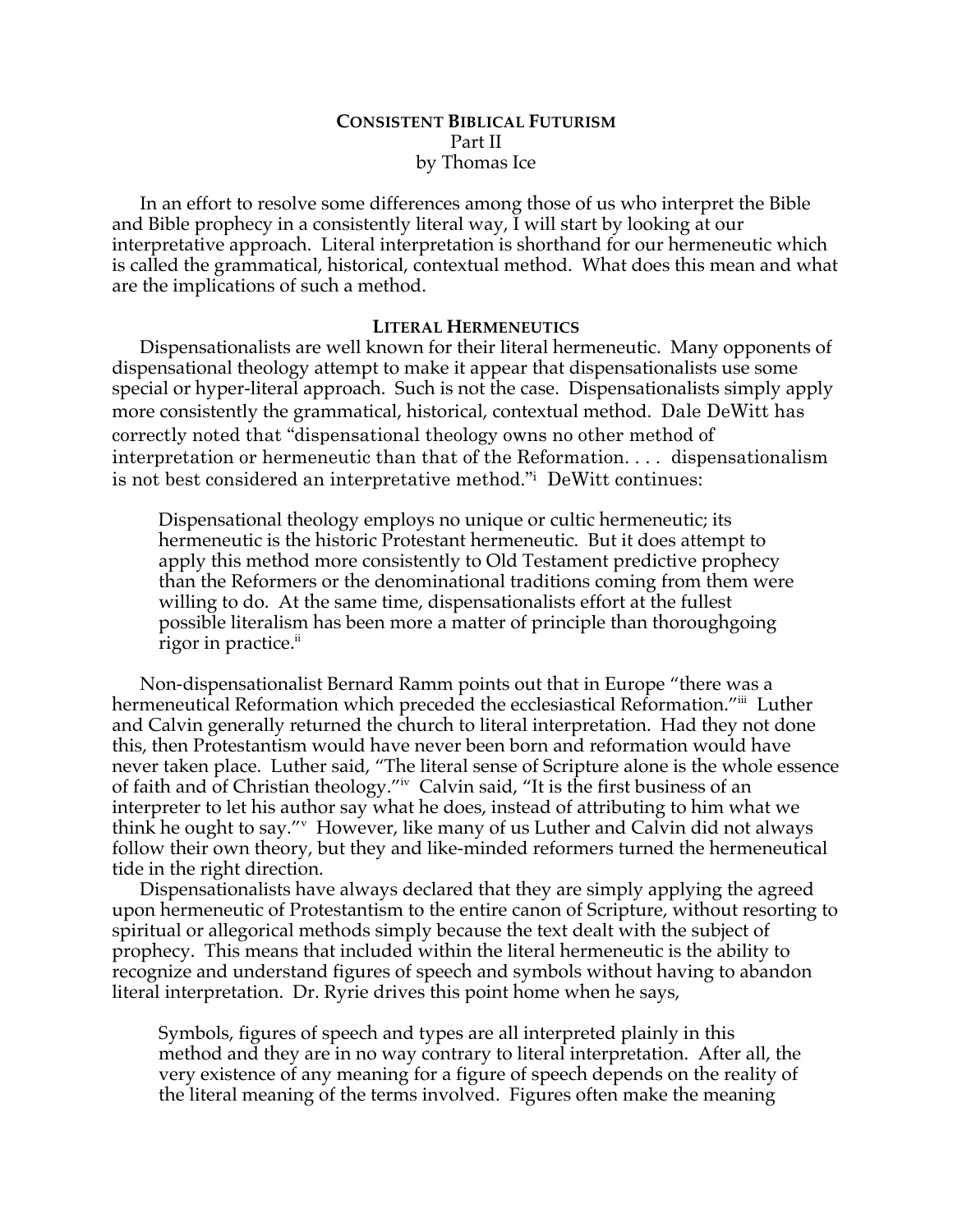plainer, but it is the literal, normal, or plain meaning that they convey to the reader.<sup>vi</sup>

Ramm in his widely accepted textbook on biblical interpretation says, "The program of literal interpretation of Scripture does not overlook the figures of speech, the symbols, the types, the allegories that as a matter of fact are to be found in Holy Scripture. It is not a blind letterism nor a wooden literalism as is so often the accusation."vii

In some of their more candid moments, opponents of literal interpretation admit that if our approach is followed then it does rightly lead to dispensational theology. Floyd Hamilton said the following:

Now we must frankly admit that a literal interpretation of the Old Testament prophecies gives us just such a picture of an earthly reign of the Messiah as the premillennialist pictures. That was the kind of Messianic kingdom that the Jews of the time of Christ were looking for, on the basis of a literal interpretation of the Old Testament promises.<sup>viii</sup>

In the same vein, Oswald Allis admits, "the Old Testament prophecies if literally interpreted cannot be regarded as having been yet fulfilled or as being capable of fulfillment in this present age."ix

Herein lies the problem with those, whether evangelical or liberal, who do not like where the proper approach (the literal hermeneutic) leads them. It is clear that these conclusions do not fit their *a priori* worldview or their church's creed. Thus, the logic of their view leads one to conclude that they do not like the clear biblical teachings concerning the future.

#### **ALLEGORICAL HERMENEUTICS**

The dictionary defines literal as "belonging to letters." It also says literal interpretation involves an approach "based on the actual words in their ordinary meaning, . . . not going beyond the facts."<sup>x</sup> The mother of all dictionaries, The Oxford *English Dictionary* says, "Pertaining to the 'letter' (of Scripture); the distinctive epithet of that sense or interpretation (of the text) which is obtained by taking it words in their natural or customary meaning and applying the ordinary rules of grammar; opposed to *mystical, allegorical, etc.*"<sup>xi</sup> "Literal interpretation of the Bible simply means to explain the original sense of the Bible according to the normal and customary usages of its language."<sup>xii</sup> How is this done? It can only be accomplished through the grammatical (according to the rules of grammar), historical (consistent with the historical setting of the passage), contextual (in accord with its literary context) method of interpretation. Literalism looks to the text, the actual words and phrases of a passage. Allegorical or non-literal interpretation imports an idea not found specifically in the text of a passage. Thus, the opposite of *literal* interpretation is *allegorical* interpretation. As Bernard Ramm in his classic and authoritative book on biblical interpretation said, "the 'literal' directly opposes the 'allegorical.'"<sup>xiii</sup>

Historically when people do not like what a document says or they want to make it fit their philosophical bent they allegorize that document. This is what Philo did with the Jewish Bible in Alexandria, Egypt and, early on, some Christians picked up this habit from him and imported it into the church. Ronald Diprose tells us about Origen's allegorical interpretive approach: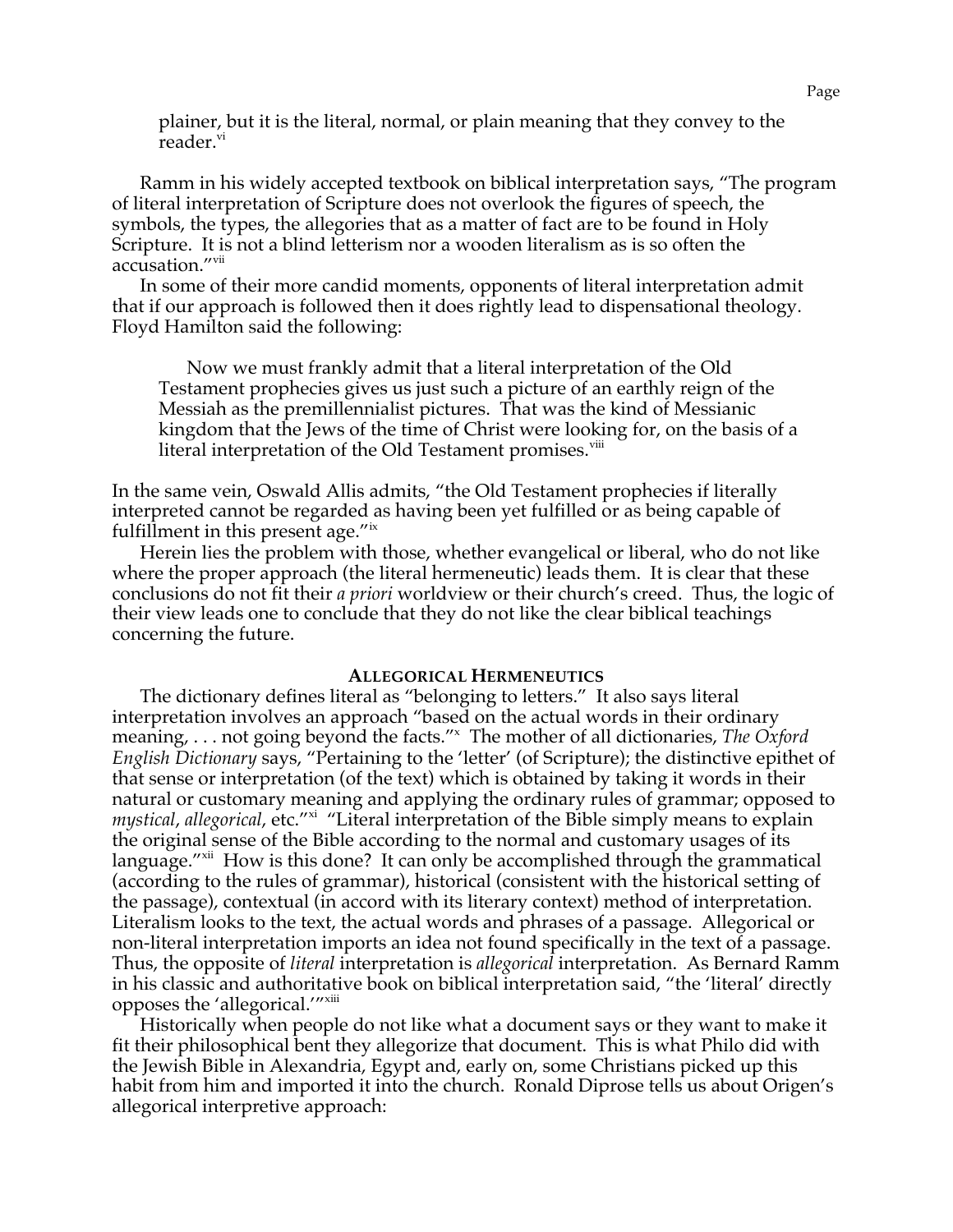However, his exegetical methodology was profoundly influenced by the intellectual climate in which he grew up. The Greeks had used allegorism to make the mythical content of ancient works, such as those written by Homer and Hesiod, acceptable to readers with a more philosophical turn of the mind. Origen was also influenced by the example of Philo, a first century Alexandrian Jew who had interpreted the Old Testament Scriptures allegorically in order to make them harmonies with Platonism.<sup>xiv</sup>

I have noted in a previous article<sup>xy</sup> that only one approach to the book of Revelation and prophetic texts is able to consistently interpret the Bible using literal hermeneutics and that is the futurist system. This means that a significant part of the other three systems of prophetic interpretation (preterism, historicism, and idealism) involves some degree of allegorical hermeneutics. Remember the allegorical element of an interpretative approach would mean that an idea not found specifically in the text of a passage must be imported from outside a specific text and declared to become part of the meaning of a given text. A common example employed by the three systems is that often when the biblical text says plainly "Israel," they often think or say "church." There is no textual basis, but since they believe that the church has replaced Israel they think they are justified to allegorize.

All three deviant systems employ allegorical hermeneutics at key points in the interpretive process. Preterism, through the alchemy of allegorical hermeneutics takes passages that require a supernatural means while referring to global events, and turns them into local and natural phenomenon. Historicism allegorizes days into years, Israel into the church, and the future tribulation period into the current church age. Idealism says that symbols do not represent future historical entities, even though similar symbols did have historical antecedents in the past. Idealism reduces future symbols into just ideas that will not play out in future history. Only futurism is able to apply consistently the grammatical, historical and contextual method of interpretation.

#### **MIXING HERMENEUTICS**

Since one should always apply the same method of interpretation and let the text tell us what it means, it makes no sense to mix literal and allegorical hermeneutics. However mixing hermeneutics is too often applied by many futurists who theoretically pledge allegiance to literal interpretation. I think the major aspect of the grammatical, historical and contextual hermeneutic, which is violated by futurists, is in relation to the intended context of the prophecy, which is future history.

Today it is common for a futurist prophecy teacher to see something happening in the news that relates to a prophesied event that is scheduled to take place during the tribulation and say that the prophecy is being fulfilled today. For example, the Battle of Gog and Magog in Ezekiel 38 and 39 sees Turkey in alliance with Iran against Israel. For the last 30 years Turkey and Israel have been friends. Now Turkey is turning against Israel and teaming up with Iran. Some are saying that this is a fulfillment of prophecy. It is preparation for fulfillment, but nothing in the Ezekiel prophecy has yet been fulfilled. That is a mixing of hermeneutics by not placing this event in its proper, future context as a result of the study of Scripture. Maranatha!

### **ENDNOTES**